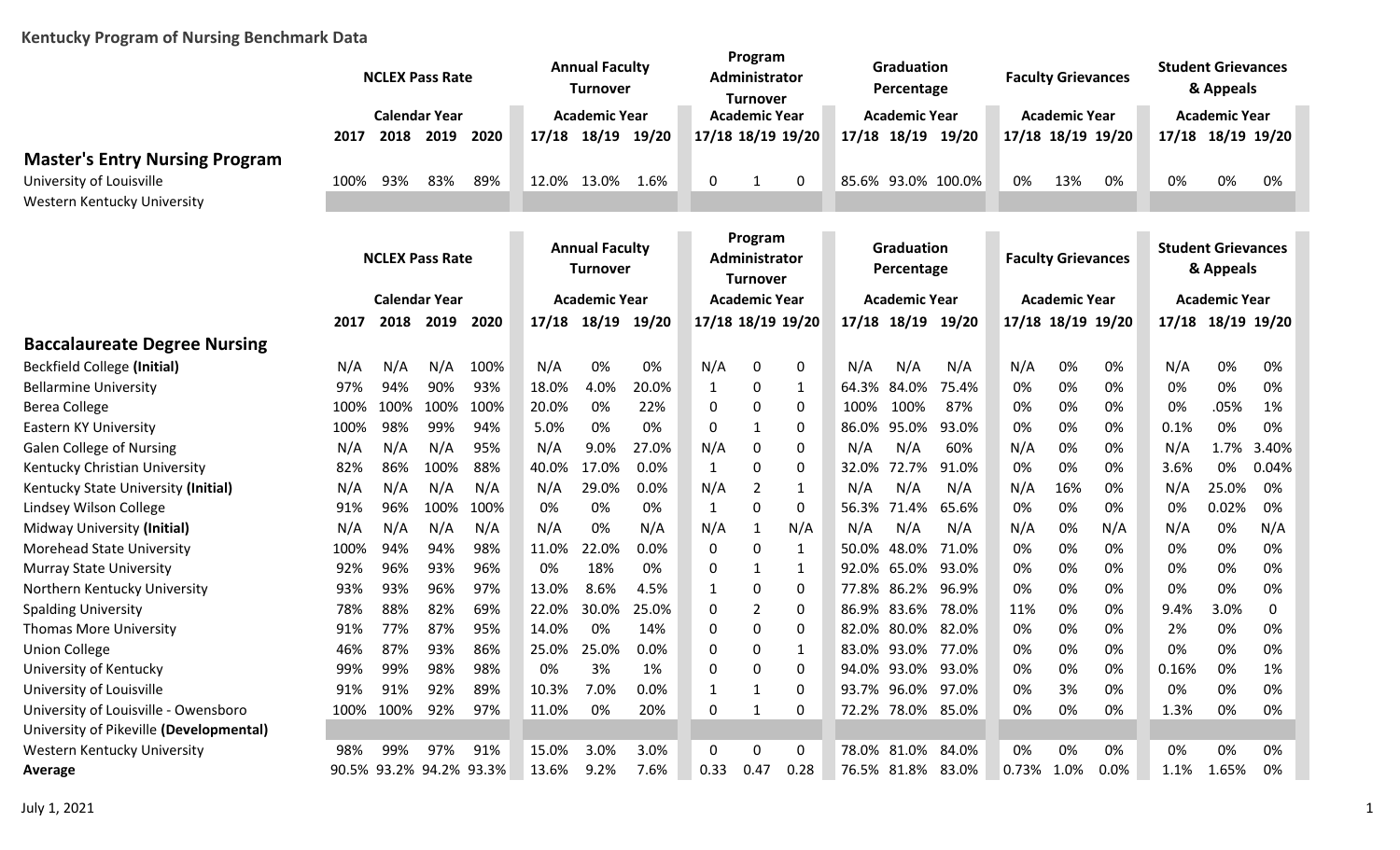|                                                | <b>NCLEX Pass Rate</b> |                      |      |      | <b>Annual Faculty</b><br><b>Turnover</b> |                      |       | Program<br>Administrator<br><b>Turnover</b> |                      |              |       | Graduation<br>Percentage |       |     | <b>Faculty Grievances</b> |    | <b>Student Grievances</b><br>& Appeals |                      |       |
|------------------------------------------------|------------------------|----------------------|------|------|------------------------------------------|----------------------|-------|---------------------------------------------|----------------------|--------------|-------|--------------------------|-------|-----|---------------------------|----|----------------------------------------|----------------------|-------|
|                                                |                        | <b>Calendar Year</b> |      |      |                                          | <b>Academic Year</b> |       |                                             | <b>Academic Year</b> |              |       | <b>Academic Year</b>     |       |     | <b>Academic Year</b>      |    |                                        | <b>Academic Year</b> |       |
|                                                | 2017                   | 2018 2019            |      | 2020 |                                          | 17/18 18/19 19/20    |       | 17/18 18/19 19/20                           |                      |              |       | 17/18 18/19 19/20        |       |     | 17/18 18/19 19/20         |    | 17/18 18/19 19/20                      |                      |       |
| <b>Associate Degree Nursing</b>                |                        |                      |      |      |                                          |                      |       |                                             |                      |              |       |                          |       |     |                           |    |                                        |                      |       |
| <b>American National University</b>            | 100%                   | 78%                  | 82%  | 57%  | 25.0%                                    | 33.0%                | 21.0% | 1                                           | -1                   | 0            |       | 38.0% 83.0% 83.0%        |       | 0%  | 0%                        | 0% | 0%                                     | 0%                   | 0%    |
| Ashland C&TC                                   | 88%                    | 67%                  | 73%  | 73%  | 38.0%                                    | 0%                   | 33%   | 1                                           | $\mathbf 0$          | 0            |       | 71.0% 64.0%              | 64.0% | 13% | 0%                        | 0% | 1%                                     | 0%                   | 0%    |
| ATA College (Initial, pending possible action) | N/A                    | 71%                  | 70%  | 72%  | N/A                                      | 0%                   | 8.0%  | N/A                                         | $\pmb{0}$            | 0            | N/A   | 67.0% 55.0%              |       | N/A | 0%                        | 0% | N/A                                    | 0%                   | 17%   |
| <b>Beckfield College</b>                       | 84%                    | 83%                  | 85%  | 77%  | 4.2%                                     | 7.0%                 | 0.0%  | 1                                           | 0                    | 0            | 46.0% | 52.0%                    | 73.0% | 0%  | 0%                        | 0% | 0.002%                                 | 0.3%                 | 0.7%  |
| <b>Big Sandy C&amp;TC</b>                      | 77%                    | 81%                  | 86%  | 76%  | 0%                                       | 13%                  | 15%   | 0                                           | $\mathbf 0$          | 0            |       | 64.0% 64.0%              | 54.0% | 0%  | 0%                        | 0% | 1%                                     | 0%                   | 0%    |
| Bluegrass C&TC - Lawrenceburg                  | 72%                    | 78%                  | 97%  | 94%  | 0%                                       | 20%                  | 50%   | $\Omega$                                    | 0                    | $\mathbf{1}$ |       | 53.8% 70.0%              | 70.0% | 0%  | 0%                        | 0% | 0%                                     | 0%                   | 0%    |
| Bluegrass C&TC - Lexington                     | 97%                    | 93%                  | 95%  | 97%  | 12.0%                                    | 30.0%                | 25.0% | 0                                           | $\mathbf 0$          | $\Omega$     | 65.0% | 60.2%                    | 68.0% | 0%  | 0%                        | 0% | 0.005%                                 | 0%                   | 0%    |
| Campbellsville University (Main)               | 100%                   | 78%                  | 84%  | 94%  | 0%                                       | 22.0%                | 0.0%  | 0                                           | 1                    | 0            |       | 67.0% 74.0%              | 73.0% | 0%  | 0%                        | 0% | 1.4%                                   | 3.8%                 | 3%    |
| Campbellsville University - Harrodsburg        | N/A                    | N/A                  | N/A  | 80%  | N/A                                      | 25.0%                | 50.0% | N/A                                         | 0                    | $\Omega$     | N/A   | N/A                      | N/A   | N/A | 0%                        | 0% | N/A                                    | 6.2%                 | 0%    |
| Eastern Kentucky University                    | 96%                    | 92%                  | 91%  | 80%  | 10.0%                                    | 57.0%                | 67.0% | 1                                           | 0                    | 1            |       | 54.3% 55.5%              | 68.0% | 0%  | 0%                        | 0% | 0%                                     | 0%                   | 0%    |
| Elizabethtown C&TC                             | 88%                    | 90%                  | 98%  | 85%  | 20.0%                                    | 20.0%                | 11.0% | 0                                           | 1                    | 0            |       | 73.0% 67.0%              | 59.3% | 0%  | 0%                        | 0% | 0%                                     | 0%                   | 0%    |
| Galen College of Nursing (Main)                | 92%                    | 95%                  | 91%  | 86%  | 9.5%                                     | 8.0%                 | 8.0%  | 1                                           | $\mathbf 0$          | 0            |       | 59.0% 61.3%              | 65.3% | 0%  | 0%                        | 0% | 4%                                     | 2.4%                 | 2.10% |
| Galen College of Nursing - Hazard              | N/A                    | 100%                 | 89%  | 80%  | N/A                                      | 9.0%                 | 12.0% | N/A                                         | $\mathbf 0$          | 0            | N/A   | 93.5%                    | 76.0% | N/A | 0%                        | 0% | N/A                                    | 1%                   | 1.5%  |
| Gateway C&TC                                   | 92%                    | 97%                  | 94%  | 79%  | 0%                                       | 0.0%                 | 75.0% | 1                                           | $\mathbf 0$          | 0            | 39.0% | 39.4%                    | 71.5% | 0%  | 0%                        | 0% | 0.02%                                  | 0%                   | 0%    |
| Hazard C&TC (Main)                             | 91%                    | 82%                  | 79%  | 83%  | 25.0%                                    | 20.0%                | 0.0%  | 1                                           | 0                    | $\mathbf 0$  | 67.9% | 70.2%                    | 68.9% | 0%  | 0%                        | 0% | 1%                                     | 0%                   | 0%    |
| Hazard C&TC - Lees Campus/Jackson              | 89%                    | 53%                  | N/A  | N/A  | 33.3%                                    | 20.0%                | 0.0%  | 1                                           | $\mathbf 0$          | 0            | 81.8% | N/A                      | N/A   | 0%  | 0%                        | 0% | 0%                                     | 0%                   | 0%    |
| <b>Henderson Community College</b>             | 83%                    | 80%                  | 92%  | 97%  | 44.4%                                    | 11.0%                | 33.0% | 0                                           | $\mathbf 0$          | $\mathbf 0$  |       | 84.6% 85.7%              | 67.5% | 0%  | 0%                        | 0% | 0.02%                                  | 0%                   | 4%    |
| Hopkinsville Community College                 | 100%                   | 100%                 | 98%  | 96%  | 10.0%                                    | 33.0%                | 14.0% | 1                                           | $\mathbf{1}$         | 0            |       | 69.0% 64.0%              | 49.0% | 0%  | 0%                        | 0% | 0%                                     | 0%                   | 0%    |
| Jefferson C&TC                                 | 85%                    | 89%                  | 96%  | 97%  | 0%                                       | 0.9%                 | 0.0%  | $\Omega$                                    | $\Omega$             | $\Omega$     |       | 71.7% 74.5% 63.0%        |       | 0%  | 0%                        | 0% | 0.01%                                  | 0%                   | 0%    |
| Jefferson C&TC Shelbyville (Developmental)     |                        |                      |      |      |                                          |                      |       |                                             |                      |              |       |                          |       |     |                           |    |                                        |                      |       |
| Kentucky State University                      | 73%                    | 74%                  | 82%  | 77%  | 20.0%                                    | 29.0%                | 0.0%  | 1                                           | 2                    | $\mathbf{1}$ | 62.0% | 56.0%                    | 64.0% | 0%  | 20%                       | 0% | 2.3%                                   | 10%                  | 2%    |
| Lincoln Memorial University - Corbin Campus    | 100%                   | 97%                  | 91%  | 72%  | 0%                                       | 0%                   | 0%    | 0                                           | $\mathbf 0$          | 0            |       | 81.5% 75.0%              | 65.7% | 0%  | 0%                        | 0% | 1%                                     | 0%                   | 0%    |
| <b>Madisonville Community College</b>          | 91%                    | 93%                  | 90%  | 87%  | 0%                                       | 0%                   | 0%    | 0                                           | $\mathbf 0$          | 0            |       | 66.0% 68.0%              | 71.0% | 0%  | 0%                        | 0% | 0%                                     | 0%                   | 0%    |
| Maysville C&TC (Main)                          | 86%                    | 94%                  | 96%  | 86%  | 0%                                       | 0%                   | 0%    | $\mathbf 0$                                 | $\mathbf{1}$         | 0            |       | 48.0% 45.0%              | 61.7% | 0%  | 0%                        | 0% | 0%                                     | 0%                   | 0%    |
| Maysville C&TC - Licking Valley/Cynthiana      | 100%                   | 100%                 | 100% | 94%  | 30.0%                                    | 33.0%                | 0.0%  | 1                                           | $\mathbf 1$          | $\Omega$     |       | 53.0% 69.5% 72.7%        |       | 0%  | 0%                        | 0% | 0%                                     | 0%                   | 0%    |
| Maysville C&TC - Mt. Sterling (Developmental)  |                        |                      |      |      |                                          |                      |       |                                             |                      |              |       |                          |       |     |                           |    |                                        |                      |       |
| Midway University                              | 92%                    | 94%                  | 100% | 95%  | 0%                                       | 0%                   | 0%    | 0                                           | 1                    | 0            |       | 66.6% 61.0%              | 84.0% | 0%  | 0%                        | 0% | 0%                                     | 0%                   | 0%    |
| Morehead State University (Main)               | 96%                    | 85%                  | 93%  | 81%  | 14.0%                                    | 0%                   | 13%   | $\Omega$                                    | $\Omega$             | 0            |       | 34.0% 54.0%              | 57.0% | 0%  | 0%                        | 0% | 0%                                     | 0%                   | 0%    |
| Morehead State University - Mt. Sterling       | 87%                    | 83%                  | 92%  | 89%  | 14.0%                                    | 0%                   | 13%   | $\Omega$                                    | $\Omega$             | $\Omega$     |       | 48.0% 63.0% 77.0%        |       | 0%  | 0%                        | 0% | 0%                                     | 0%                   | 0%    |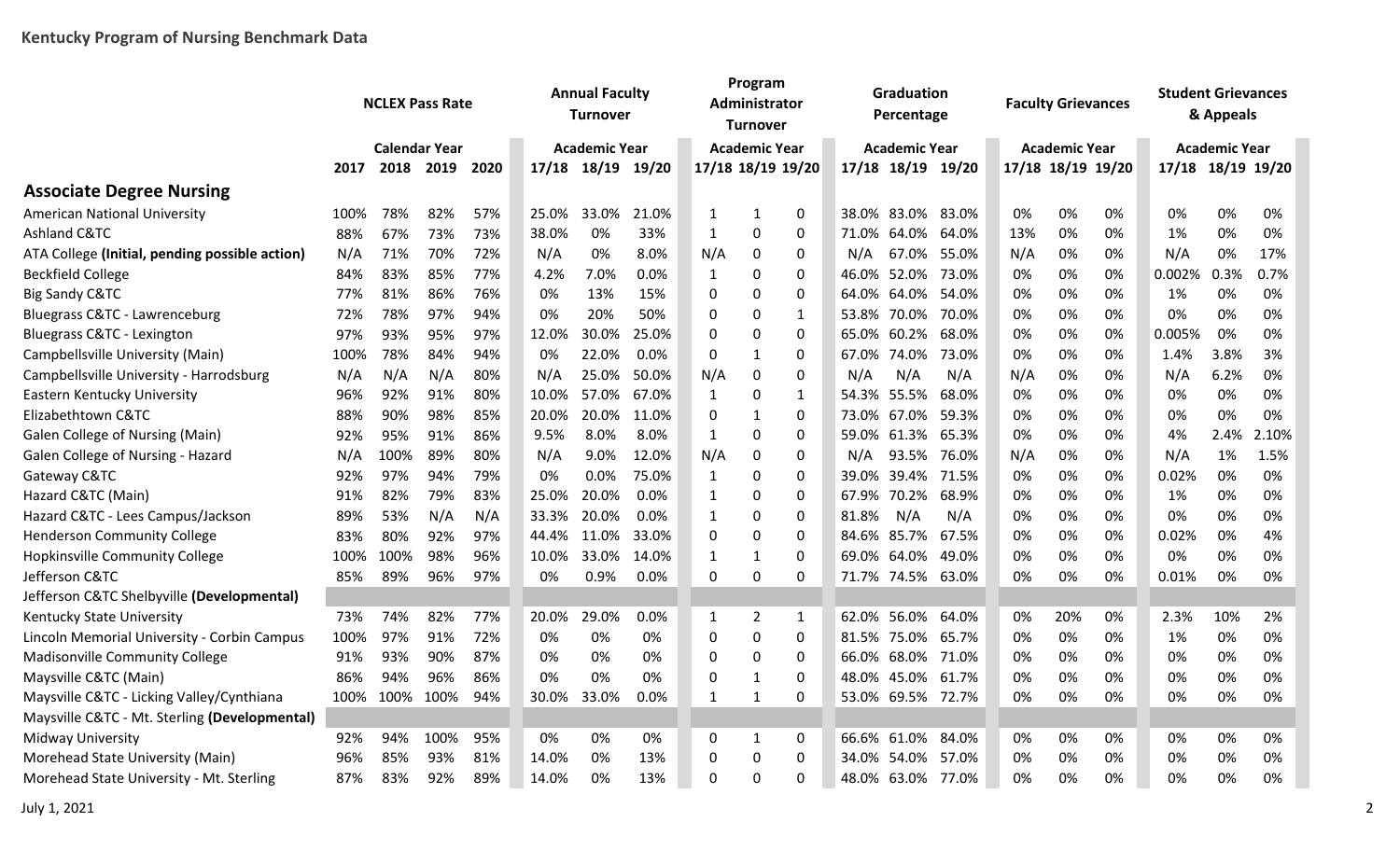## **Kentucky Program of Nursing Benchmark Data**

| Owensboro C&TC                             | 97%  | 87%                     | 91%  | 92%  | 22.0% | 25.0% | $0.0\%$ | 0            | 0            |      | 59.0%       | 72.0%             | 40.0% | 0%                | 0% | 0% | 0.08% | 0%    | 1% |
|--------------------------------------------|------|-------------------------|------|------|-------|-------|---------|--------------|--------------|------|-------------|-------------------|-------|-------------------|----|----|-------|-------|----|
| Somerset Community College (Main)          | 94%  | 97%                     | 83%  | 94%  | 13.0% | 18.0% | 22.0%   | 0            |              |      | 53.0% 47.0% |                   | 63.0% | 0%                | 0% | 0% | 1%    | 0%    | 0% |
| Somerset Community College - Laurel/London | 94%  | 100%                    | 100% | 100% | 0%    | 50.0% | $0.0\%$ | 0            |              |      |             | 60.0% 64.0%       | 71.0% | 0%                | 0% | 0% | 0%    | 0%    | 0% |
| Southcentral Kentucky C&TC - Bowling Green | 100% | 100%                    | 100% | 100% | 0%    | 29%   | 20%     | 0            | 0            |      | N/A         | 65.0%             | N/A   | 0%                | 0% | 0% | 0%    | 0%    | 0% |
| Southcentral Kentucky C&TC- Glasgow        | 100% | 100%                    | N/A  | 100% | 12.5% | 14.0% | $0.0\%$ | 0            |              |      | 79.0%       | N/A               | 75%   | 0%                | 0% | 0% | 0%    | 0%    | 0% |
| Southeast Kentucky C&TC (Main)             | 91%  | 72%                     | 100% | 84%  | 10.0% | 10.0% | 20.0%   | $\Omega$     | $\mathbf{0}$ |      | 63.0%       | 50.0% 61.0%       |       | 0%                | 0% | 0% | 5%    | 0%    | 0% |
| Southeast Kentucky C&TC - Middlesboro      | 92%  | 96%                     | 95%  | 87%  | 20.0% | 10.0% | $0.0\%$ | 0            | $\mathbf{0}$ |      | 88.0% 67.0% |                   | 67.0% | 0%                | 0% | 0% | 0%    | 0%    | 0% |
| <b>Sullivan University</b>                 | 86%  | 79%                     | 87%  | 81%  | 12.0% | 14.0% | 14.0%   | 0            | $\mathbf{0}$ |      | 52.0%       | 47.0%             | 67.0% | 0%                | 0% | 0% | 0%    | 0%    | 0% |
| University of Pikeville                    | 96%  | 77%                     | 69%  | 82%  | 16.7% | 0%    | 0%      |              | 0            |      |             | 69.4% 89.0% 71.0% |       | 0%                | 0% | 0% | 0%    | 0%    | 0% |
| University of the Cumberlands (Initial)    |      |                         |      |      |       |       |         |              |              |      |             |                   |       |                   |    |    |       |       |    |
| West Kentucky C&TC                         | 91%  | 91%                     | 93%  | 92%  | 18.0% | 41.0% | 27.0%   | $\mathbf{0}$ | $\Omega$     |      |             | 76.0% 71.3%       | 68.3% | 0%                | 0% | 0% | 0%    | 0%    | 0% |
| Western Kentucky University                | 87%  | 90%                     | 86%  | 86%  | 25.0% | 20.0% | $0.0\%$ | 0            | $\mathbf{0}$ |      | 79.0%       | 71.0%             | 78.0% | 0%                | 0% | 0% | 0%    | 0%    | 0% |
| Average                                    |      | 91.1% 86.9% 89.9% 86.0% |      |      | 13.1% | 16.4% | 14.5%   | 0.31         | 0.32         | 0.08 | 63.0% 65.1% |                   | 66.9% | 0.37% 0.53% 0.00% |    |    | 0.51% | 0.63% | 1% |

|                                                 |      |      | <b>NCLEX Pass Rate</b> |      | <b>Annual Faculty</b><br>Turnover |       |             | Program<br>Administrator<br><b>Turnover</b> |          |                   |                      | <b>Graduation</b><br>Percentage |       |                      | <b>Faculty Grievances</b> |                   | <b>Student Grievances</b><br>& Appeals |                      |                   |
|-------------------------------------------------|------|------|------------------------|------|-----------------------------------|-------|-------------|---------------------------------------------|----------|-------------------|----------------------|---------------------------------|-------|----------------------|---------------------------|-------------------|----------------------------------------|----------------------|-------------------|
|                                                 |      |      | <b>Calendar Year</b>   |      | <b>Academic Year</b>              |       |             | <b>Academic Year</b>                        |          |                   | <b>Academic Year</b> |                                 |       | <b>Academic Year</b> |                           |                   |                                        | <b>Academic Year</b> |                   |
|                                                 | 2017 | 2018 | 2019                   | 2020 | 17/18                             | 18/19 | 19/20       |                                             |          | 17/18 18/19 19/20 |                      | 17/18 18/19                     | 19/20 |                      |                           | 17/18 18/19 19/20 |                                        |                      | 17/18 18/19 19/20 |
| <b>Practical Nursing</b>                        |      |      |                        |      |                                   |       |             |                                             |          |                   |                      |                                 |       |                      |                           |                   |                                        |                      |                   |
| Ashland C&TC                                    | 94%  | 91%  | 94%                    | 81%  | 0%                                | 25%   | 20%         | $\mathbf{0}$                                | $\Omega$ | 0                 | 68.0%                | 50.0%                           | 69.0% | 0%                   | 0%                        | 0%                | 0%                                     | 0%                   | 0%                |
| <b>ATA College</b>                              | 86%  | 96%  | 83%                    | 75%  | 10.0%                             | 0%    | 8%          | $\mathbf{0}$                                | $\Omega$ | 0                 | 33.0%                | 50.0%                           | 33.0% | 0%                   | 0%                        | 0%                | 0%                                     | 2%                   | 11%               |
| <b>Beckfield College</b>                        | 95%  | 100% | 95%                    | 81%  | 14.0%                             | 20.0% | 0.0%        | 0                                           | 0        | 0                 | 26.0%                | 46.0%                           | 65.0% | 0%                   | 0%                        | 0%                | 0%                                     | 0%                   | 0%                |
| Big Sandy C&TC - Main                           | N/A  | N/A  | N/A                    | 75%  | N/A                               | N/A   | <b>MEEP</b> | N/A                                         | N/A      | <b>MEEP</b>       | N/A                  | N/A                             | 53.4% | N/A                  | N/A                       | 0%                | N/A                                    | N/A                  | 0%                |
| Big Sandy C&TC - Paintsville (Suspended Enroll) | 100% | 100% | N/A                    | 100% | 50.0%                             | 0%    | N/A         | 1                                           | $\Omega$ | N/A               | 56.3%                | N/A                             | N/A   | 0%                   | 0%                        | N/A               | 0%                                     | 0%                   | N/A               |
| <b>Bluegrass C&amp;TC - Danville</b>            | 89%  | 94%  | 96%                    | 88%  | 20.0%                             | 33.0% | 0.0%        | 0                                           | $\Omega$ | 0                 | 34.0%                | 54.0%                           | 62.0% | 0%                   | 0%                        | 0%                | 0%                                     | 0%                   | 0%                |
| Bluegrass C&TC - Lexington                      | 69%  | 93%  | 97%                    | 94%  | 25.0%                             | 50.0% | 0.0%        | 0                                           |          |                   | 61.0%                | 69.5%                           | 66.0% | 0%                   | 0%                        | 0%                | 0%                                     | 0%                   | 0%                |
| Campbellsville University                       | N/A  | N/A  | N/A                    | N/A  | N/A                               | N/A   | 0%          | N/A                                         | N/A      | 0                 | N/A                  | N/A                             | N/A   | N/A                  | N/A                       | 0%                | N/A                                    | N/A                  | 0%                |
| Campbellsville University - Harrodsburg         | N/A  | N/A  | N/A                    | N/A  | N/A                               | N/A   | 50%         | N/A                                         | N/A      | 0                 | N/A                  | N/A                             | N/A   | N/A                  | N/A                       | 0%                | N/A                                    | N/A                  | 0%                |
| <b>Galen College of Nursing</b>                 | 97%  | 97%  | 97%                    | 92%  | 0%                                | 6%    | 18%         | 0                                           | 0        | 0                 | 52.4%                | 52.9%                           | 50.2% | 0%                   | 0%                        | 0%                | 0.8%                                   | 0.8%                 | 1.80%             |
| Hazard C&TC                                     | 90%  | N/A  | N/A                    | 67%  | 0%                                | 20%   | 0%          | 1                                           | 0        | 0                 | N/A                  | N/A                             | 70%   | 0%                   | 0%                        | 0%                | 0%                                     | 0%                   | 0%                |
| Hazard C&TC - Lees Campus/Jackson (Initial)     | N/A  | N/A  | 86%                    | 80%  | N/A                               | 20%   | 0%          | N/A                                         | 0        | 0                 | N/A                  | 58.3%                           | N/A   | N/A                  | 0%                        | 0%                | N/A                                    | 0%                   | 0%                |
| Hopkinsville Community College                  | 94%  | 100% | 100%                   | 91%  | 0%                                | 0%    | 0%          |                                             |          | 0                 | N/A                  | 0%                              | 71%   | 0%                   | 0%                        | 0%                | 0%                                     | 0%                   | 0%                |
| Jefferson C&TC (Main)                           | 73%  | 57%  | 76%                    | 75%  | 20.0%                             | 60.0% | 0.0%        | 1                                           | 0        | 0                 | 72.0%                | 61.0%                           | 75.0% | 0%                   | 0%                        | 0%                | 0%                                     | 0%                   | 0%                |
| Jefferson C&TC - Carrollton                     | N/A  | N/A  | 82%                    | 100% | N/A                               | 100%  | 0%          | N/A                                         | $\Omega$ | $\Omega$          | N/A                  | N/A                             | 77%   | N/A                  | 0%                        | 0%                | N/A                                    | 0%                   | 0%                |